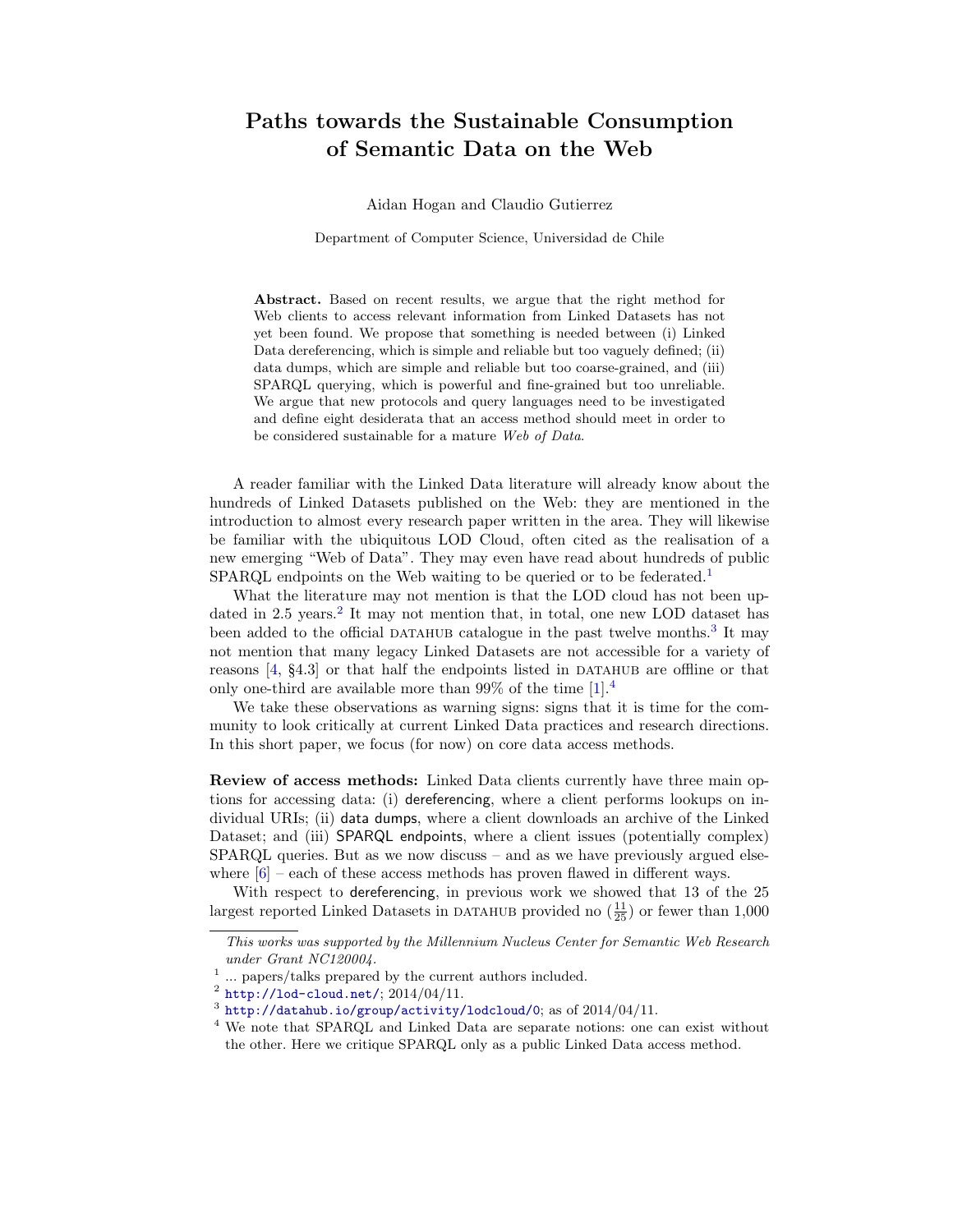$(\frac{2}{25})$  triples for the BTC '11 crawl due to accessibility issues [\[4,](#page-2-0) §4.3]. In other work, we showed that publishers often provide incomplete, ad hoc information in dereferenced documents: e.g., we found that on average, publishers include ∼83.6% of local triples where a URI appears as subject in its resp. dereferenced document, but only ∼55.2% of local triples where it appears as object, and that only ∼32.8% of local dereferenceable resources are assigned a human readable label [\[3\]](#page-2-3).

Downloading the data-dump is coarse and involves accessing a lot of irrelevant data. The problem can be mitigated by compression: in previous works, we proposed HDT, which can compress data-dumps by a factor of  $15\times$  while offering lookup functionality over the archive, thus tackling problems with bandwidth and helping clients to extract relevant data offline [\[2\]](#page-2-4). However, the full dataset still needs to be transferred, which is wasteful for small requests, and updates are difficult to mirror.

For SPARQL endpoints, evaluating even a SPARQL 1.0 query is PSPACEcomplete [\[5\]](#page-2-5) and query-planning costs become less reliable as queries grow more complex. Relatedly, we previously showed that many public SPARQL endpoints suffer from various issues, harming their usability: for example, we found that of the 427 public endpoints surveyed, only 32% had an availability (i.e., "uptime") falling into 99–100% and that only 13.3% could return more than 100,000 results upon request (due to the popular use of result-size thresholds) [\[1\]](#page-2-1).

Each access method has, in practice, exhibited issues that undermine its sustainability; furthermore, these three access methods cannot be readily combined.

Desiderata: To help define a path forward, we propose a list of eight desiderata for sustainable data-access methods, divided into four different goals, as follows:

- **Standardised:** The first two criteria refer to the agreement that exists between  $client(s)$  and server $(s)$ :
- 1. Accessible: a software agent can access data through a uniform protocol without location-specific logic. This holds for SPARQL and for dereferencing, but not for dumps (which vary in formats, compression, access, etc.).
- 2. WELL-DEFINED: given a query  $Q$  and a dataset  $D$ , both client and server can precisely agree on what the response  $R(Q, D)$  should be. This holds for **SPARQL**, but not for dumps (which may vary in their completeness) or dereferencing (where dereferenced content varies from server to server).
- **Bandwidth conservation:** The second two criteria aim to minimise wasting bandwidth in transferring irrelevant data to a client:
- 3. Granular: the query language allows the client to specify sufficient information in Q to avoid transferring irrelevant data. This is true for SPARQL, but not for dereferencing (e.g., to get the capitals of countries, full descriptions for each country must be dereferenced) or dumps.
- 4. PAGINATION: a large response  $R(Q, D)$  can be served in chunks until the client is satisfied. This is not true for dereferencing or dumps and is costly in SPARQL (which relies on ORDER BY or vendor-specific heuristics).
- **Server efficiency:** The third two criteria aim to make the access method sustainable for the server to host:
- 5. Cacheable: common requests are amenable to caching techniques/answerable by direct lookup; previously computed responses can be easily re-used. This is true for dereferencing and dumps but is prohibitive for SPARQL.